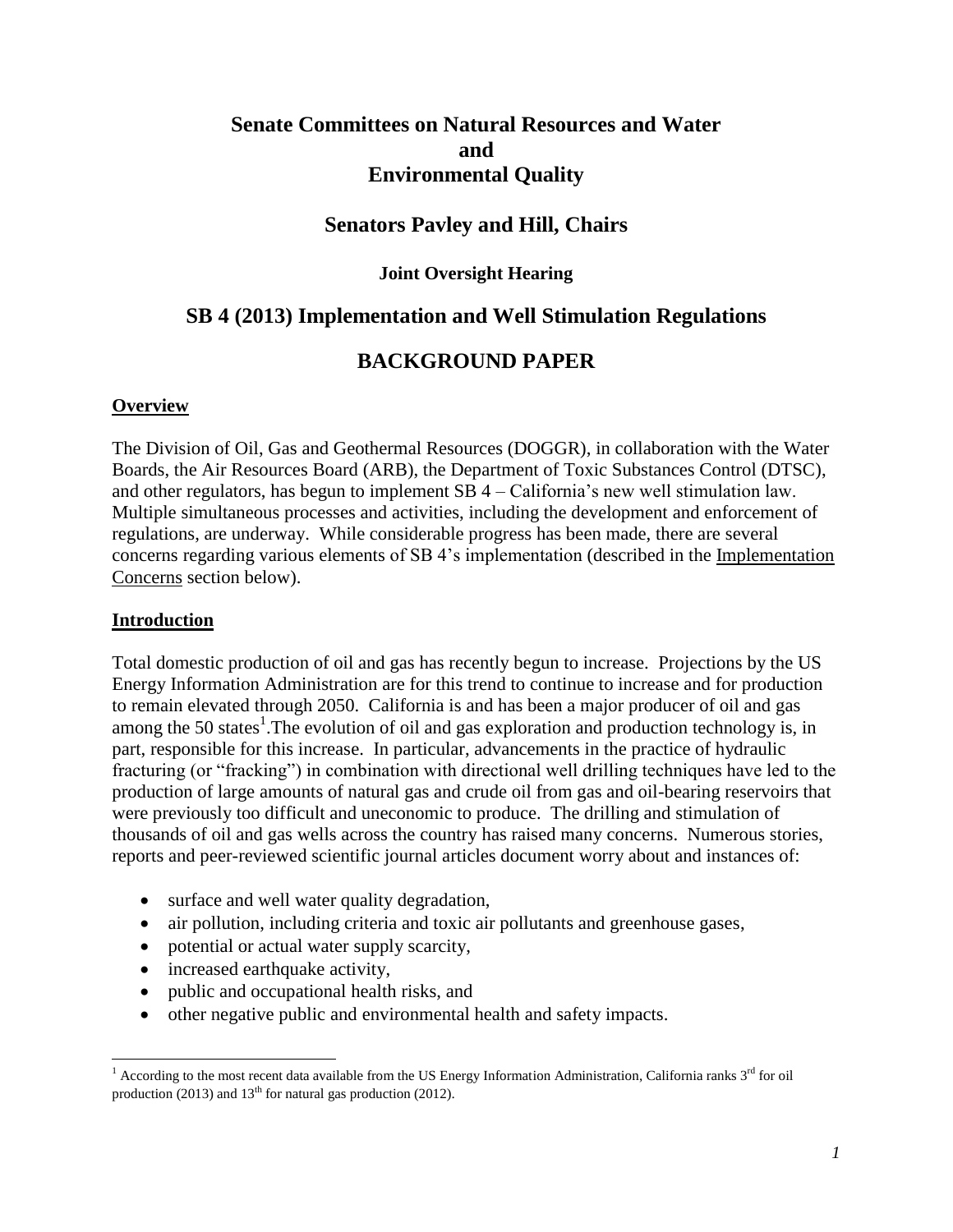These are associated either with fracking itself or the resulting oil and gas production and related activities.

Hydraulic fracturing is a well "stimulation" or "completion" practice used to enhance the permeability of a subsurface geologic formation in order to facilitate the movement of oil and gas trapped in the formation to the wellbore. Pumps apply fracturing fluids at high pressure to fracture or break apart the formation. Typical hydraulic fracturing fluid mixtures are 95% or more water with the remainder added chemicals. In many states, millions of gallons of freshwater are used for each fracking treatment. In California, the Western States Petroleum Association (WSPA) reports that the average amount of water used for each voluntarily-reported fracking treatment in 2012 was about 116,000 gallons, although wells using more than a million gallons are also reported<sup>2</sup>. Hydraulic fracturing is only one form of well stimulation treatment. Another well stimulation treatment – "acidization" – uses large volumes of acids to increase formation permeability through chemical reaction with the formation itself. Acidization can be performed at pressures both higher and lower than those necessary to fracture the formation and typically uses strong acids, such as hydrochloric and hydrofluoric acids. Acidization is thought to be very important to the development and production of California's Monterey Shale, which is estimated to contain up to 15.4 billion barrels of recoverable  $\delta$ <sup>3</sup>.

### **Hydraulic fracturing and well stimulation in California**

Early forms of hydraulic fracturing and acidization have been used in California for decades. Neither treatment, however, was specifically regulated by DOGGR, the state's oil and gas regulator, and reporting is incomplete. In March 2012, responding to legislative and public pressure, DOGGR asked for voluntary reporting of hydraulic fracturing activities in California. To date, 1577 fracking treatments have been reported since 2011 with the following annual breakdown: 91 (2011), 625 (2012), 831 (2013) and 30 (2014)<sup>4</sup>. Of these, over 95% were in Kern County and 3% were in Ventura County. Other reported locations include the Counties of Los Angeles, Glenn, Colusa, Sutter and Kings, and state waters off Los Angeles County.

### **SB 4 (2013)**

In 2013, nine bills were introduced that would have regulated, limited or banned fracking in California. Of these bills, only one – SB 4 (Pavley/Leno, c. 313, Statutes of 2013) – passed the Legislature and was signed into law by Governor Brown. SB 4 provides for the comprehensive

 $\overline{a}$  $2$  Over 1,500,000 gallons were used to stimulate well API#04-030-22893, for example, according to data reported on the web-site Fracfocus.

<sup>&</sup>lt;sup>3</sup> See, for example, "Acidizing could rival fracking in Monterey Shale" by David R. Baker, San Francisco Chronicle, August 25, 2013.

<sup>4</sup> Fracfocus reports California data two ways – through a map and an online spreadsheet. The Fracfocus map indicates 1497 fracking treatments while the spreadsheet has 1580 entries. Neglecting the three wells that appear to be in Texas, the adjusted spreadsheet data – reported above – are 1577 fracking treatments. The discrepancy between the two methods of data reporting is, in part, due to duplicates, although some wells have clearly been fracked multiple times. An additional caveat is that WSPA reported that its members fracked 628 wells in 2011 in California but only 91 wells are reported to Fracfocus.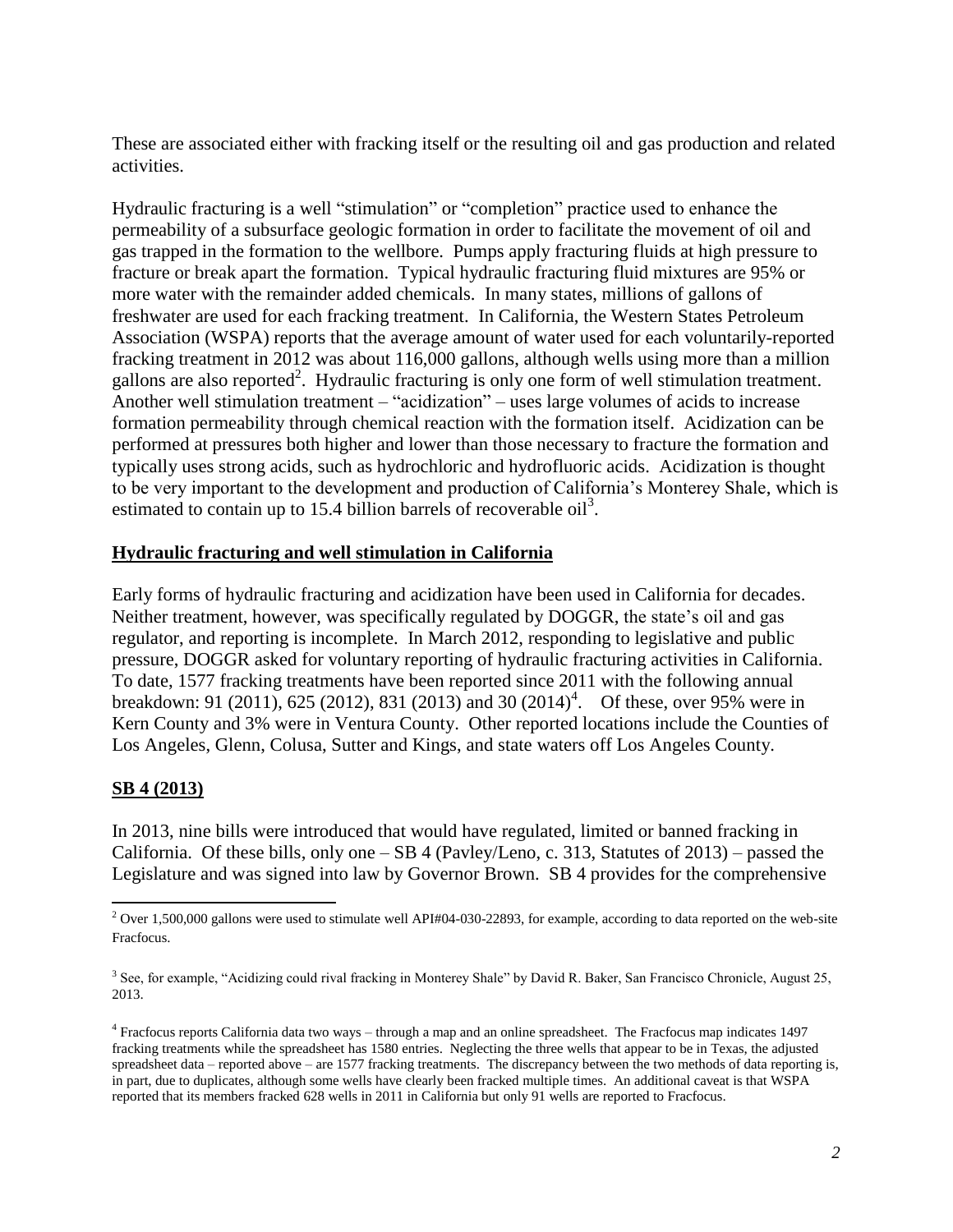regulation of well stimulation treatments – including both fracking and acidization. SB 4 requires that DOGGR promulgate emergency interim and permanent regulations for well stimulation treatments. Additionally, SB 4 requires that (1) a statewide Environmental Impact Report on well stimulation treatments be prepared, (2) an independent scientific study of well stimulation be performed and (3) DOGGR consult with and reach formal agreements with other regulators to provide regulatory accountability for, and public transparency to, well stimulation treatments. Among other additional provisions, SB 4 also provides for well stimulation-related activities undertaken by various state agencies, including for air and water quality-related work and research, be paid for by industry as are DOGGR's costs. A summary of SB 4's near-term implementation requirements is provided in the table below.

# **SB 4 Implementation summary and timeline**

# **DOGGR Regulations**

Interim well stimulation regulations

- *Effective January 1, 2014, good for 180 days*
- Govern well stimulation activities prior to the permanent regulations becoming effective
- Incorporates groundwater monitoring
- *Must be renewed – Summer 2014*

Permanent well stimulation regulations

- Initial public comment period closed
- Revised release Spring 2014
- *Must be in effect January 1, 2015\**

# **Statewide Environmental Impact Report**

- DOGGR is lead agency
- Scoping process underway –Spring 2014 estimated completion
- *Must be certified July 1, 2015*

## **Independent Scientific Study**

- Professor Robert Powell appointed January 2014
- Contract for study to be issued Winter/Spring 2014
- *Must be completed January 1, 2015*

# **SWRCB development of "model criteria" for groundwater monitoring**

- Convene expert panel post-budget/Summer 2014
- *Must be completed July 1, 2015*

# **Inter-governmental consultation and development of formal agreements**

- Discussions underway
- *Must be completed January 1, 2015*

\* According to the Department of Finance's web-site, the Administration appears to propose extending this deadline to July 1, 2015

## **Regulatory jurisdiction and authority**

DOGGR has extensive and broad jurisdiction and authority over oil and gas development and production. DOGGR's well stimulation regulatory framework for both the emergency interim and permanent regulations required under SB 4 includes: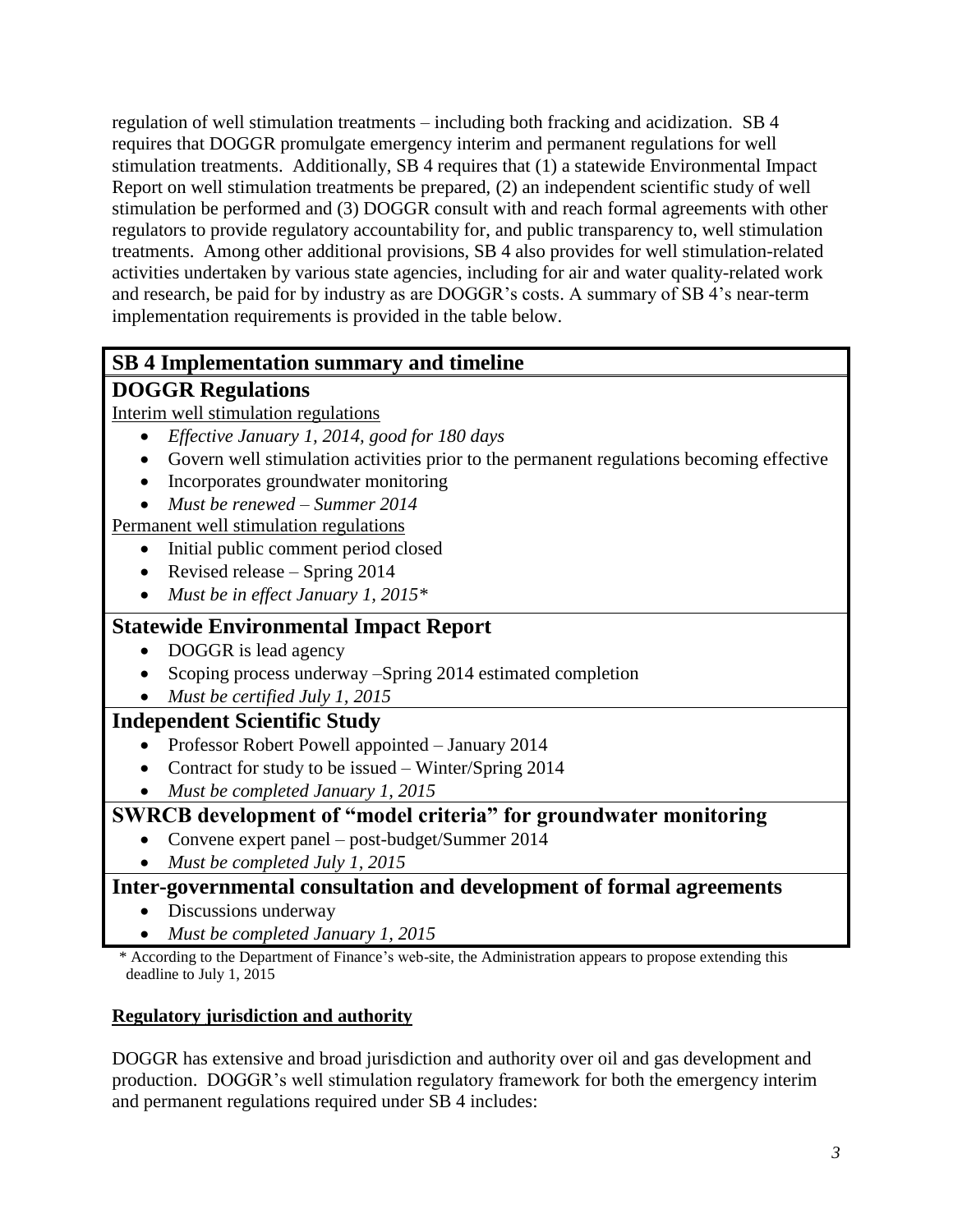- pre- and post- well stimulation disclosure of:
	- o the well and its location,
	- o when stimulation is planned for or has occurred,
	- o the source and volume of water used in the treatment, including the amount recycled,
	- o the chemical additives used in the treatment and their concentrations,
	- o the composition of the waste fracking fluid, its measured radioactivity and its disposal method,
- full disclosure of the list of chemicals used in the treatment (i.e. no trade secret protection),
- groundwater monitoring near the well to be stimulated, and
- advance notification to the neighbors of planned well stimulation treatments and an opportunity for the neighbors to have baseline and follow-up testing of their surface and well water by contractors meeting established criteria and using appropriate protocols<sup>5</sup>, among other provisions.

Well stimulation treatments are not solely under DOGGR's jurisdiction and authority. SB 4 addresses this in two ways – by requiring specific action by other regulators and through the consultation and formal agreement provisions noted above. These other regulators include those responsible for water quality, air quality, and hazardous materials, among others.

The State Water Resources Control Board (SWRCB) and the regional water boards (collectively the Water Boards) have statutory authority to regulate water quality in the state under both federal and state law. The Water Boards are responsible for regulating all actual and potential discharges of waste to the waters of the state. While DOGGR, through a Memorandum of Agreement with the Water Boards, regulates the Class II Underground Injection Control (UIC) well program, the Water Boards retain the authority to address water quality impacts related to any activity, including from oil and gas. SB 4 requires the SWRCB to develop "model criteria" for groundwater monitoring with input from experts and stakeholders, and to establish and implement a comprehensive groundwater monitoring program for oil and gas field activities.

ARB has broad authority under the Global Warming Solutions Act of 2006 to regulate greenhouse gas emissions. Both ARB and local air districts have jurisdiction over emissions of air toxics. Local air districts have responsibility for pollutant emissions from stationary sources, such as oil and gas wells. The South Coast Air Quality Management District passed rule 1148.2 last year to institute reporting and notification requirements for well stimulation treatments and associated emissions. ARB is currently developing a regulation to control methane emissions from the production, processing, and storage of oil and natural gas. Pursuant to SB 4, the ARB will undertake specific actions to monitor and evaluate air emissions associated with well stimulation treatments.

DTSC has a limited role in the management of waste generated by the oil and gas industry. As noted above, DOGGR regulates Class II UIC wells. Most oil and gas industry waste is disposed

 $\overline{a}$  $5$  A list of companies currently available to perform the testing state-wide is available on the SWRCB's web-site.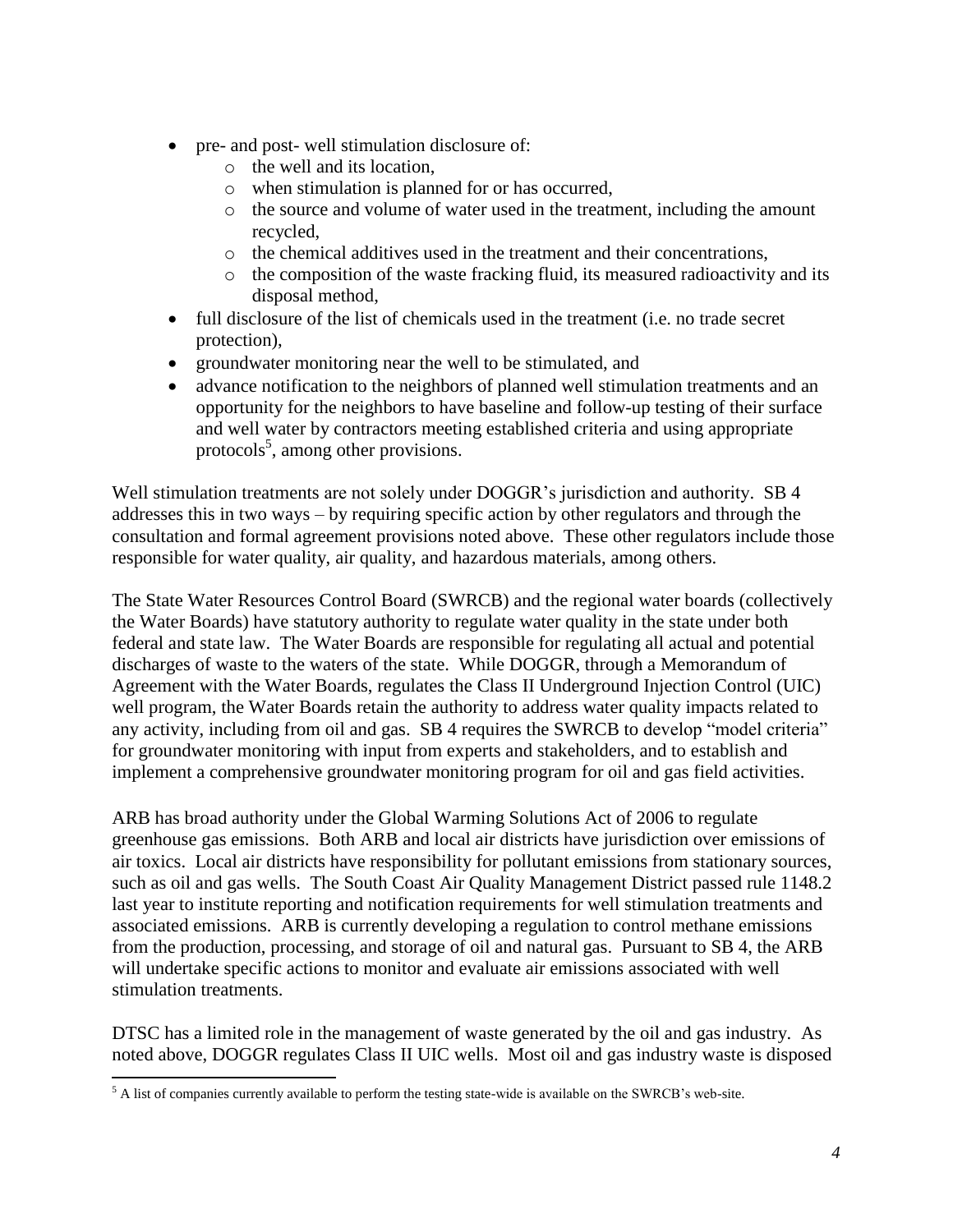of in Class II wells. DTSC has authority over waste from well stimulation treatments only if the waste is deemed hazardous and not disposed of in a Class II well. DTSC is working to ensure that well operators know if they are producing hazardous waste, and if so, further guarantee that this waste is managed and disposed of properly.

CalRecycle is also named as one of the participating agencies for the development of rules and regulations specific to well stimulation treatments under SB 4. CalRecycle's jurisdiction includes any nonhazardous petroleum-contaminated soils residual to fracking that might be disposed of in landfills. Currently, there are five sites in California that are permitted to receive this waste.

### **SB 4 well stimulation regulations**

DOGGR has issued both interim and permanent well stimulation regulations. Additional SB 4 mandated processes, as shown in the table, are underway. Both DOGGR and the SWRCB have updated their web-sites to provide information on well stimulation treatments.

## **Interim well stimulation regulations**

DOGGR released interim well stimulation regulations in mid-December 2013. These well stimulation regulations went into effect on January 1, 2014 and will govern well stimulation activities in California until the permanent regulations go into effect on January 1, 2015. DOGGR and the Water Boards developed the groundwater monitoring requirements collaboratively. In general, the interim well stimulation regulations require that:

- well owners or operators complete a well stimulation certification notice and submit it to DOGGR which may "approve as complete" the submitted notice.
- the well stimulation certification notice incorporates the regulatory framework previously described (e.g. well ID and location, chemical disclosure, etc.).
- after well stimulation is completed, there are detailed post-stimulation reporting requirements to the state.
- well stimulation certification notices are posted on DOGGR's web-site and the post-well stimulation treatment information will also be available online.

Under SB 4, 249 well certification notices have been submitted to DOGGR and are available in the online index. About 99% are in Kern County (only three submissions are located in Ventura County). These were submitted by four operators and propose well stimulation in seven fields. Approximately 14% are for acid matrix treatments and the rest are for hydraulic fracturing. 15 certification notices were withdrawn.

### **Permanent well stimulation and related regulations**

DOGGR released the first draft of permanent well stimulation regulations in November 2013. The public comment period closed in mid-January 2014. A second draft of permanent well stimulation regulations incorporating the responses to the first draft is likely to be released in the spring. The statutory deadline for the permanent well stimulation regulations to be in effect by is January 1, 2015. The permanent well stimulation regulations build upon the interim well stimulation requirements and are more comprehensive. They include the following provisions: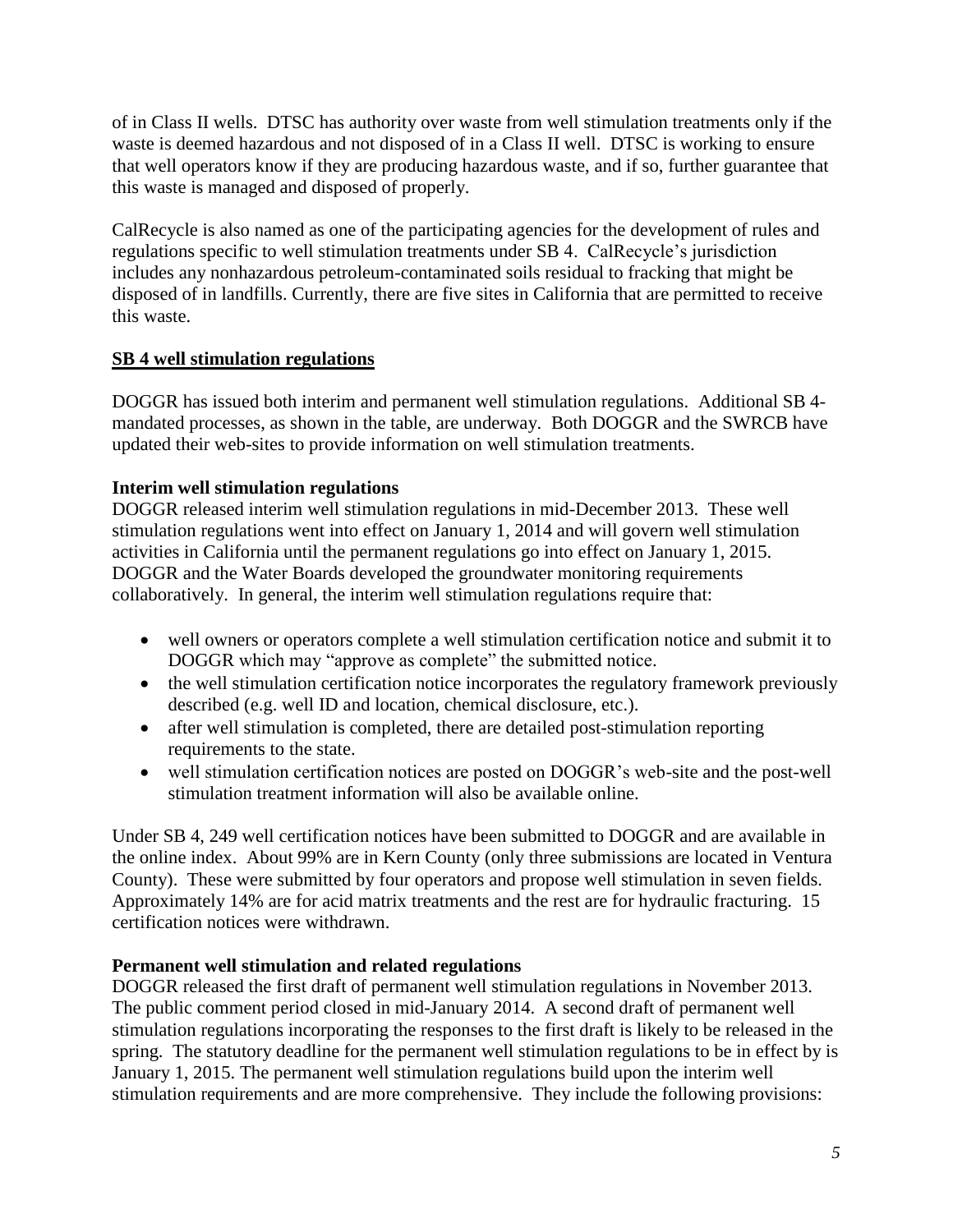- Pre- and post-well stimulation disclosures and reporting are largely the same as under the interim regulations.
- Well owners or operators must apply to DOGGR for a well stimulation permit which DOGGR has to review and approve.
- Groundwater monitoring requirements will be met by use of the "model criteria" developed by the SWRCB and may be satisfied, in some instances, by regulatory monitoring.
- Well testing, well stimulation modeling, and further waste handling requirements are among the additional requirements beyond the interim well stimulation regulations.

In addition to DOGGR's action, the SWRCB anticipates starting the process of the development of the "model criteria" for groundwater monitoring with input from experts and stakeholders this summer. The ARB anticipates including regulations specific to well stimulation activities as part of its ongoing development of oil and gas production, processing and storage regulations later this year. Other regulatory entities are also likely to update their regulations upon completion of the consultation and formal agreements required under SB 4.

### **Implementation concerns**

Committee staff have received and reviewed the individual public comments received during DOGGR's interim regulation process. Committee staff, in collaboration with the Senate Office of Research, have reviewed the well stimulation certification notices received and approved in January 2014 by DOGGR. The following highlight some of the issues identified.

### **Groundwater monitoring**

All 234 "approved as complete" well stimulation certification notices posted on DOGGR's website claim exemption from the groundwater monitoring required under SB 4 due to the lack of "protected waters" surrounding the well<sup>6</sup>. The SWRCB has asked for additional information to support these claims<sup>7</sup>. All of these well certification notices were submitted prior to January 1, 2014. After January 1, 2014, the interim regulations require that submitted well certification notices include the SWRCB's written concurrence with all claims of exemption from groundwater monitoring. Most of the approximately 100 well stimulation certification notices submitted after January 1, 2014 require this concurrence and have not been approved as complete. These well stimulation sites are covered by fewer than 20 proposed groundwater monitoring plans. In all instances, the SWRCB has asked for additional supporting information from the well operator. The time necessary for the resolution of these exemption claims is unclear as are the steps taken to ensure appropriate groundwater monitoring of any exemption claims denied for wells with pre-January 1, 2014 well certification notices.

<sup>&</sup>lt;sup>6</sup> "Protected waters" are defined in the regulations as water outside of a hydrocarbon zone that contains no more than 10,000 mg/l total dissolved solids unless the water has been determined to be an exempt aquifer pursuant to the Code of Federal Regulations, title 40, part 146.4.

 $^7$  See, for example, the SWRCB's letter to Aera Energy, LLC dated December 24, 2013 (available on the SWRCB's web-site)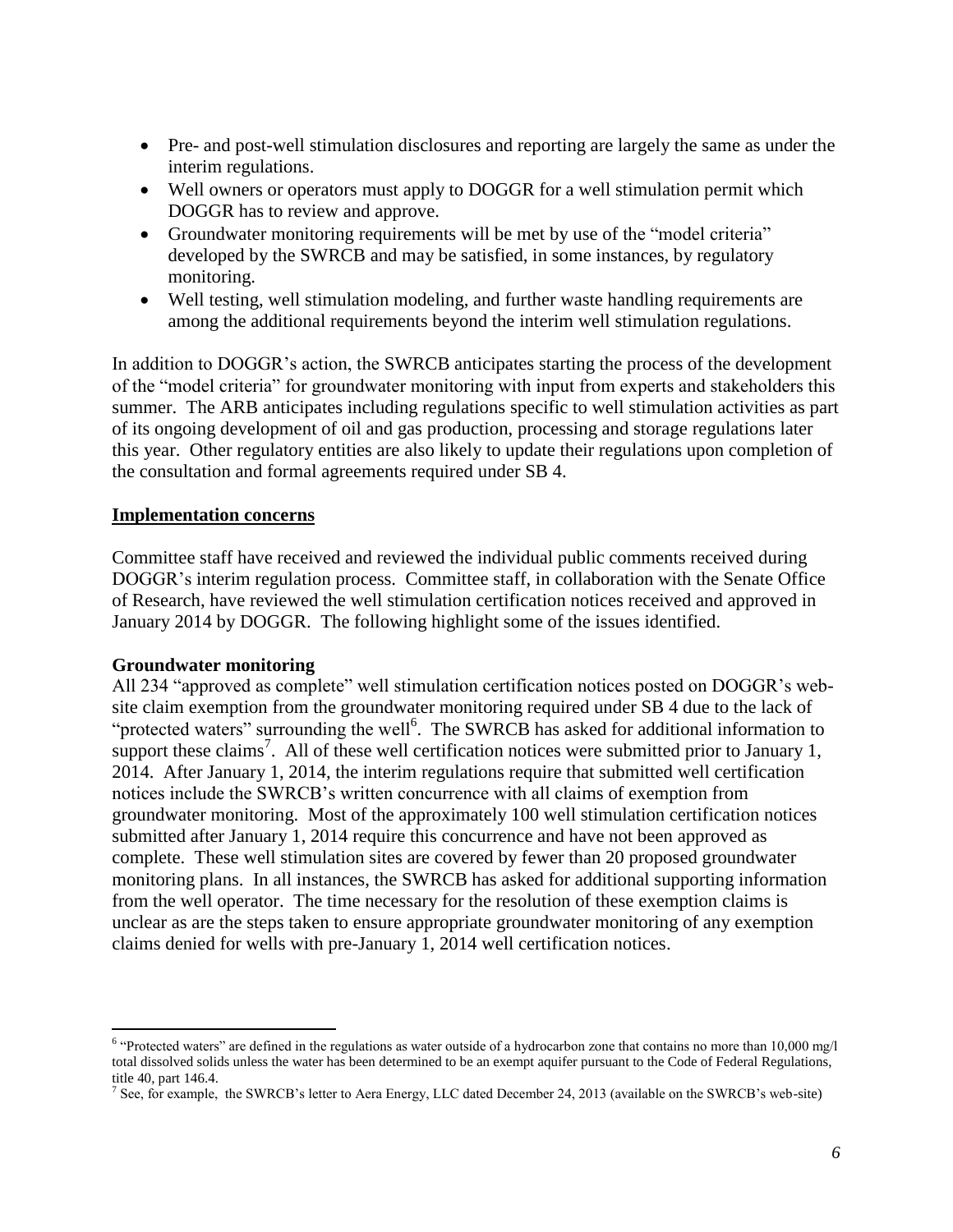## **Well stimulation certification notices**

Numerous January 2014 notices appear to be incomplete to staff despite being "approved as complete" by DOGGR. The "incompleteness" stems from the following:

- chemical concentration data are not completely provided
- chemical concentrations do not sum to at least 100%
- latitude and longitude of some wells are inaccurately reported
- $\bullet$  the time period reported for the well stimulation activity is inconsistent with the 30-day neighbor notification period
- disclosures are vague

In addition, several certification notices, as posted, are confusing. More than one chemical disclosure form is included, and duplicate certification pages are posted, among others. Further, many neighbor notifications (performed by third parties, not DOGGR) appear to have been sent without an approved well certification notice in violation of the interim regulations and SB 4.

### **Regulations**

Several particular concerns with the proposed regulations – interim and/or permanent – were raised during the public comment periods. These include:

- the lack of specific reference to offshore wells (SB 4 applies to both onshore and offshore well stimulation in state waters). Fracking has been reported in both state and federal waters offshore of California.
- SB 4 requires that DOGGR determine a volume-based threshold value to identify acid matrix stimulation treatments subject to SB 4's well stimulation certification notice and permitting requirements. The value must be developed using specified criteria, and could be as little as zero gallons. Choosing to ignore SB 4's explicit direction, the regulations instead use an arbitrary acid concentration threshold value (7%). This creates a significant potential loophole – hundreds of thousands of gallons of acid could be used in an acid treatment and evade regulation. At the least, this provides considerable industry incentive to develop these treatments.
- confusing and contradictory language concerning well stimulation treatments and wells that are part of Class II UIC projects. All wells that have well stimulation treatments must adhere to SB 4's requirements.
- no direction to industry that all use of acid must now be reported in the well history.
- posted information (since acknowledged to be in error) on trade secret chemical handling contradictory to SB 4.
- restricting the tenants notified under the neighbor notification requirement to those with written leases contrary to SB 4.
- the proposed combining of multiple well stimulation treatments into a single permit.
- industry-expressed concern about the scope of the groundwater monitoring program.

Numerous public comments to the interim regulations expressed concerns about the risk of earthquakes associated with fracking and called for an immediate moratorium or ban on well stimulation in California.